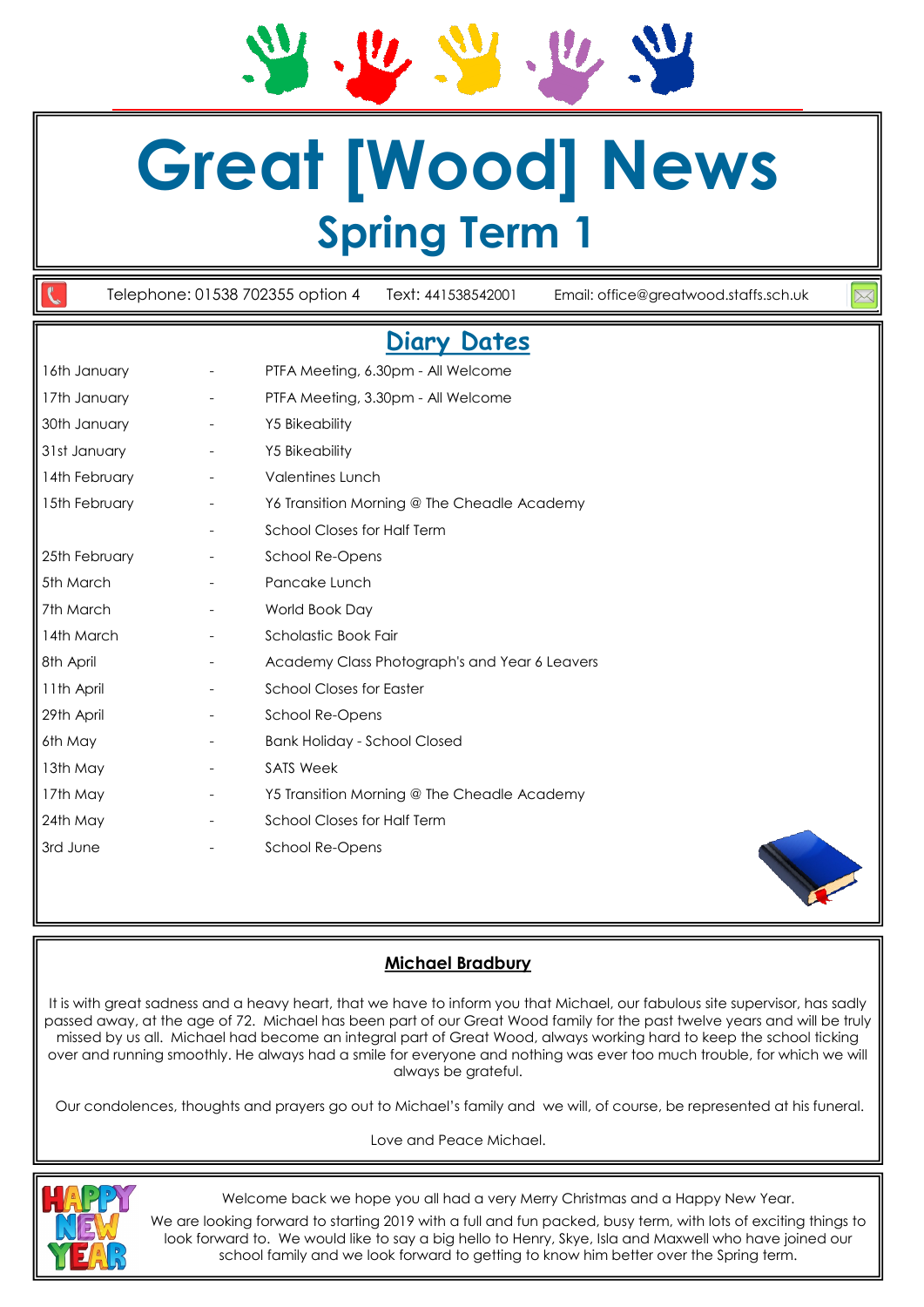| <b>Applications for Reception September 2019</b>                                                                                                                                                                                                               |                                                                                                                                                                                                                                                                                                                                                                                   |                                                                                                                                                                                                                                                                                          |  |  |  |
|----------------------------------------------------------------------------------------------------------------------------------------------------------------------------------------------------------------------------------------------------------------|-----------------------------------------------------------------------------------------------------------------------------------------------------------------------------------------------------------------------------------------------------------------------------------------------------------------------------------------------------------------------------------|------------------------------------------------------------------------------------------------------------------------------------------------------------------------------------------------------------------------------------------------------------------------------------------|--|--|--|
|                                                                                                                                                                                                                                                                | The closing date for applications for this year's reception class, in September, is fast approaching. If you, or anyone you<br>know has a child who is due to start school in September, please be aware that the closing date for all applications is<br>January 15th 2019. All applications must be done online at www.staffordshire.gov.uk/admissions selecting no UID number. |                                                                                                                                                                                                                                                                                          |  |  |  |
|                                                                                                                                                                                                                                                                | Please be aware having your child's name in the school book DOES NOT mean you automatically<br>have a place and an online application has to be made.                                                                                                                                                                                                                             |                                                                                                                                                                                                                                                                                          |  |  |  |
|                                                                                                                                                                                                                                                                |                                                                                                                                                                                                                                                                                                                                                                                   | <b>Information/Reminders</b>                                                                                                                                                                                                                                                             |  |  |  |
|                                                                                                                                                                                                                                                                | The text number is 01538 542001. Texts will be collected at regular intervals throughout the school<br>day, but this number should only be used for non-urgent messages.                                                                                                                                                                                                          |                                                                                                                                                                                                                                                                                          |  |  |  |
| ٠                                                                                                                                                                                                                                                              |                                                                                                                                                                                                                                                                                                                                                                                   | Please ensure that your child's name is on their uniform and PE kit.                                                                                                                                                                                                                     |  |  |  |
| $\bullet$                                                                                                                                                                                                                                                      | All dinner money for the week ahead should be sent in on a Monday morning, in a purse or<br>envelope clearly marked with your child's name, so that we can ensure that we send you the correct change.                                                                                                                                                                            |                                                                                                                                                                                                                                                                                          |  |  |  |
| $\bullet$                                                                                                                                                                                                                                                      | Please help us to keep our children safe by parking considerately when dropping off, or collecting children. A<br>reminder that the school car park is for staff and visitors to school only. Unless otherwise arranged.                                                                                                                                                          |                                                                                                                                                                                                                                                                                          |  |  |  |
|                                                                                                                                                                                                                                                                |                                                                                                                                                                                                                                                                                                                                                                                   | The school office is closed on Thursday afternoons. Urgent messages may be left on the answerphone.                                                                                                                                                                                      |  |  |  |
| $\bullet$                                                                                                                                                                                                                                                      | Our school day begins at 8.50am, when the doors open to children. They remain open until 9.00am when<br>registration takes place. Children should arrive at school between these times, to ensure that they are marked<br>present and do not incur 'late' marks.                                                                                                                  |                                                                                                                                                                                                                                                                                          |  |  |  |
| If your child is ill, please ensure that you contact school to inform us as soon as possible on the first morning of the<br>illness. This can be done via phone 01538 702355 option 4, text 01538 542001 or email<br>office@greatwood.staff.sch.uk. Thank you. |                                                                                                                                                                                                                                                                                                                                                                                   |                                                                                                                                                                                                                                                                                          |  |  |  |
|                                                                                                                                                                                                                                                                | Many thanks for your help and support with all of the above.                                                                                                                                                                                                                                                                                                                      |                                                                                                                                                                                                                                                                                          |  |  |  |
|                                                                                                                                                                                                                                                                |                                                                                                                                                                                                                                                                                                                                                                                   | <b>Newsletters</b>                                                                                                                                                                                                                                                                       |  |  |  |
| From next week we will not be sending out paper copies of our weekly newsletters. We will be putting our newsletter<br>onto our website www.tmpf.staffs.sch.uk/great-wood for your convenience and to help preserve the planet!                                |                                                                                                                                                                                                                                                                                                                                                                                   |                                                                                                                                                                                                                                                                                          |  |  |  |
| Of course there will still be paper copies available, from the school office, should they be required.                                                                                                                                                         |                                                                                                                                                                                                                                                                                                                                                                                   |                                                                                                                                                                                                                                                                                          |  |  |  |
|                                                                                                                                                                                                                                                                | Initially we will be sending a text out to inform you that the newsletter has been put onto the website,<br>whilst everybody gets used to the new system.                                                                                                                                                                                                                         |                                                                                                                                                                                                                                                                                          |  |  |  |
| <b>Newsl</b><br>If you have any queries regarding this change, please contact the school office.                                                                                                                                                               |                                                                                                                                                                                                                                                                                                                                                                                   |                                                                                                                                                                                                                                                                                          |  |  |  |
|                                                                                                                                                                                                                                                                |                                                                                                                                                                                                                                                                                                                                                                                   | <b>Reception Children Muddy Mornings</b>                                                                                                                                                                                                                                                 |  |  |  |
| Year 3/4 Swimming<br>Years 3 and 4 will started swimming<br>on Tuesday 8th January 2019. The<br>children will leave for their lesson on<br>Tuesday mornings at 10.30am, so<br>pupils will need to have their<br>swimming kit with them. Swimming               |                                                                                                                                                                                                                                                                                                                                                                                   | This half term, reception children will be taking part in Muddy Mornings!<br>These will be on Wednesday 23rd January and Wednesday 6th<br>February. Please see separate letter for full details. All children will<br>need outdoor clothes and shoes with them on these days. Thank you. |  |  |  |
|                                                                                                                                                                                                                                                                |                                                                                                                                                                                                                                                                                                                                                                                   | <b>Break Sales</b>                                                                                                                                                                                                                                                                       |  |  |  |
| caps are available to buy from the<br>school office at a cost of £2.                                                                                                                                                                                           |                                                                                                                                                                                                                                                                                                                                                                                   | Our wonderful Lesley and Jan, in the kitchen, provides break sales for children in                                                                                                                                                                                                       |  |  |  |

Please note girls will need to wear a one piece costume and boys are not allowed to wear baggy shorts.



year 1-6 each morning. Prices are as follows:

Cheese Oatcake 60p Milkshake 60p Hot Chocolate 50p

Toast 20p *\*\* Please note our reduced price\*\**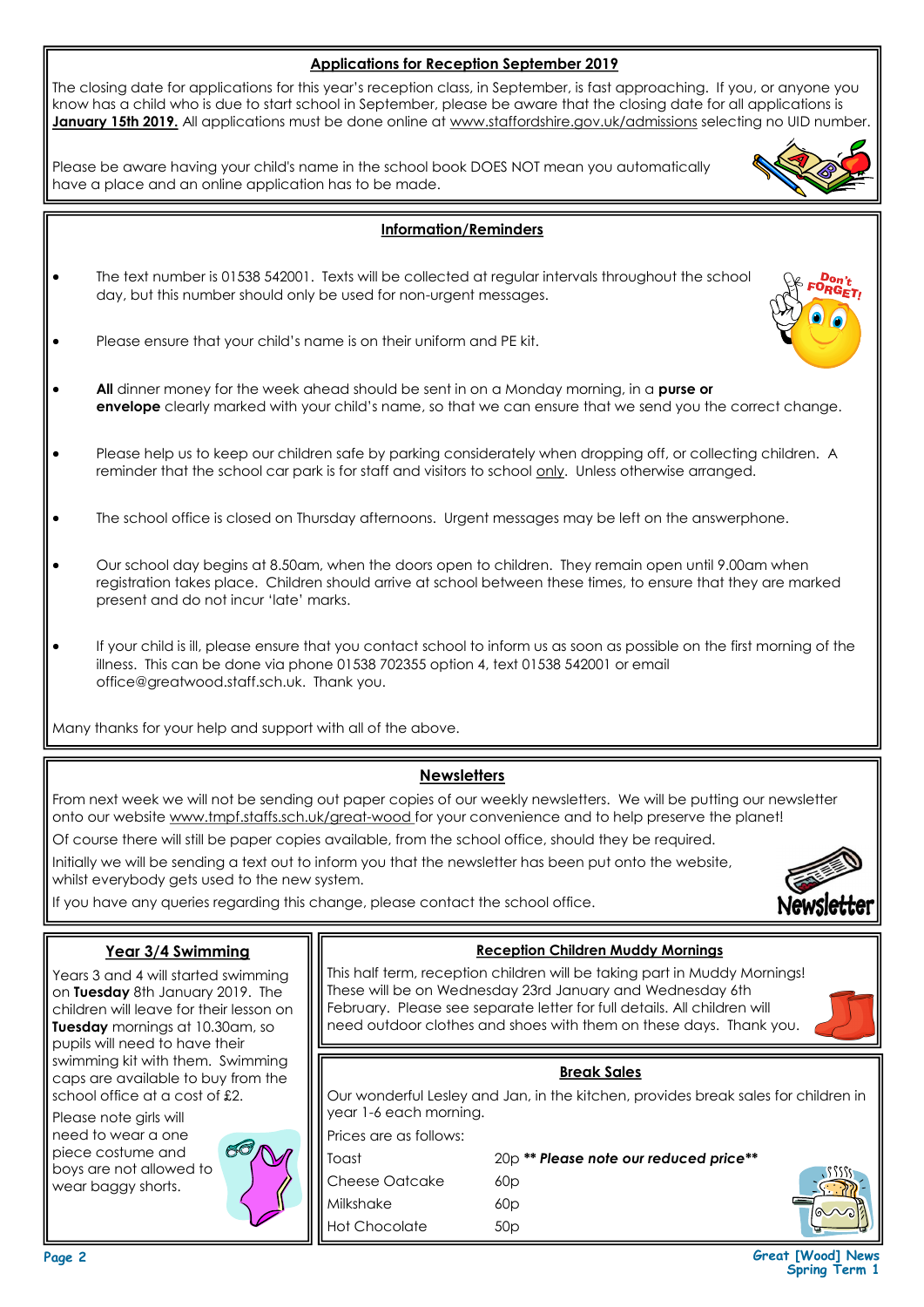#### **Uniform**



At Great Wood we aim to have our children smartly dressed in our school uniform. All pupils are required to attend school appropriately dressed and, for the assistance of parents, our school has adopted guidelines on dress.

Pupils are expected to wear clothing of a type appropriate for the school's activities. Unusual styles that may be distracting are not permitted.

| <b>Boys</b>                      | Girls                                         |
|----------------------------------|-----------------------------------------------|
| Black trousers/shorts for summer | Black skirts, pinafore dress or trousers      |
| White school shirt               | White school blouse                           |
| School tie                       | School tie                                    |
| Great Wood 'v' neck jumper       | Great Wood 'v' neck jumper/cardigan           |
| Sensible black school shoes      | Black socks/tights and white socks for summer |
|                                  | Sensible black school shoes, not sandals      |

Uniform reminders - A reminder to children and parents about the governors' policy on items of clothing, footwear, jewellery and hairstyles -

- Trainers are not to be worn; they are not part of school uniform.
- Children are not to have inappropriate hairstyles for school (these would include shaved patterns and colours in hair).
- Jewellery cannot be worn for PE lessons. If earrings have to be worn in school (as a child has their ears pierced), only plain studs are permitted; a number of children have been wearing diamond studs, these are not allowed for safety reasons. Please do not allow your child/children to come to school in magnetic or stick on earrings.
- Stick on transfers or tattoos are not permitted in school.
- Children are not allowed to wear make up, or nail varnish in school.

We are also having an increasing number of children arriving in school without their tie. We would be grateful if you could ensure that your child wears their tie every day because, as you are aware, it is a compulsory part of our school uniform. Ties are available to purchase from the school office at a cost of £4.85.

Thank you for your co-operation in maintaining our dress code standards.

#### **Espresso Home Access**

Pupil username: student28055 Pupil password: forest

Web address: https://online.espresso.co.uk



Espresso is used in school to enrich the curriculum subjects using a variety of activities, videos, games, websites and follow up work. There is also a section that is useful for SATS revision and phonic support. By using the above information both children and parents/carers can access the Espresso site and take advantage of these resources at home, as school has bought into the special pupil home access.

## **Coming to school and messages for staff**

If you need to convey a message regarding your child/children, there will be a member of staff at each door, who will be able to deliver the message for you. For urgent/confidential messages an appointment can be made to speak to their teacher during assembly time, or at the end of the school day (via the member of staff on duty at the door).

Parents/Carers are asked not to enter school via the front doors, but to use the individual doors for each class. If you require to speak to Mrs Bromley, or Mrs Buckley in the office, this can be done via the hatch in the foyer. This policy is for safeguarding and insurance purposes.

When taking your child to their cloakroom door, please allow them to sort their belongings and coats onto their pegs. This is to avoid congestion in the cloakroom and to promote the children's independence.





Thank you for your help.

## **Health and Safety**

 $T_{\text{L}}$  Unfortunately due to Health and Safety legislation we are unable to issue medicine to children, unless it has been prescribed by a doctor. We apologise for any inconvenience this may cause.